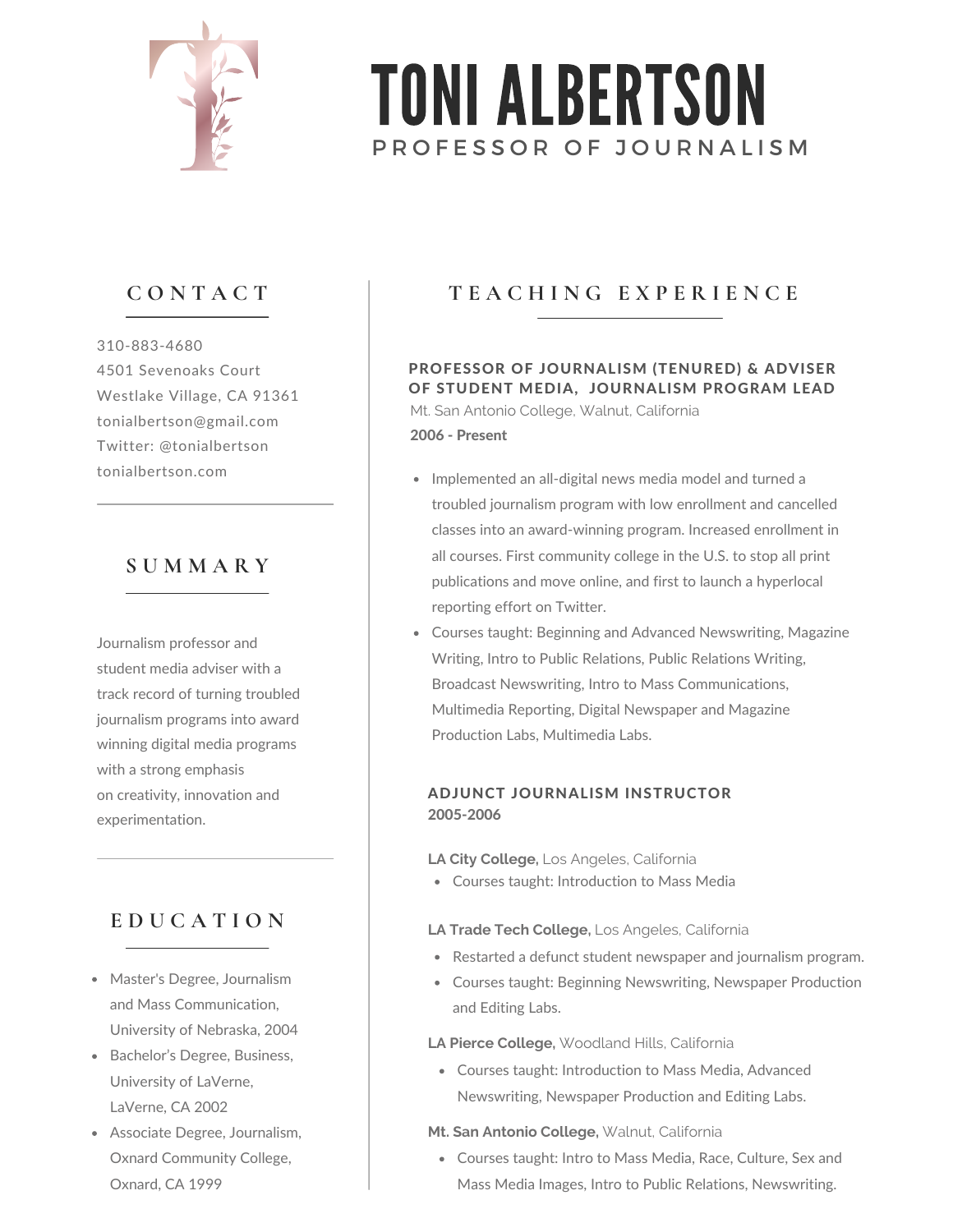## **S K I L L S**

- Multimedia
- Digital Media Production
- Digital Content Creation
- Podcasting
- Social Media
- Audience Analytics
- Audience Driven Content
- Writing and Copyediting
- Digital Storytelling
- Mobile Journalism
- Live Streaming
- Blogging, newsletters
- Magazine Production
- Microsoft Excel, Office
- Mac/PC Platforms
- Wordpress
- SNO
- Arc Publishing Platform

## PROFESSOR OF JOURNALISM & NEWSPAPER ADVISER 2004-2005

#### **Oxnard College,** Oxnard, California

- Created first-ever partnership with Television Department and created a news show, The Observer Today.
- Courses taught: Beginning and Intermediate Newswriting, Introduction to Mass Media, Broadcast Newswriting, Newspaper Editing and Newspaper Production Labs, Intro to Public Relations.

# **P R O F E S S I O N A L E X P E R I E N C E**

### PUBLIC RELATIONS SPECIALIST 2000-2003

**Whisenhunt Public Relations,** Ventura, California

- Handled education-focused clients including the Ventura County Superintendent of Schools and the national School-to-Career program.
- .Writer for numerous education journals and publications including Focus on Education.

## FEATURE WRITER AND COLUMNIST 2000-2003

**Ventura County Star Newspaper,** Ventura, California

Feature writer for daily newspaper. Beat included the cities of Ventura, Oxnard and Port Hueneme.

**The Ventura County Reporter,** Ventura, California

Covered the entertainment scene of Ventura County in a weekly column.

## MANAGING EDITOR 1999-2002

**Music Confidential Magazine,** Los Angeles, California

Editor-in-Chief of an internationally distributed entertainment magazine published by the Sterling-McFadden Group and distributed by Time-Warner. Oversee staff of 50 writers and editors.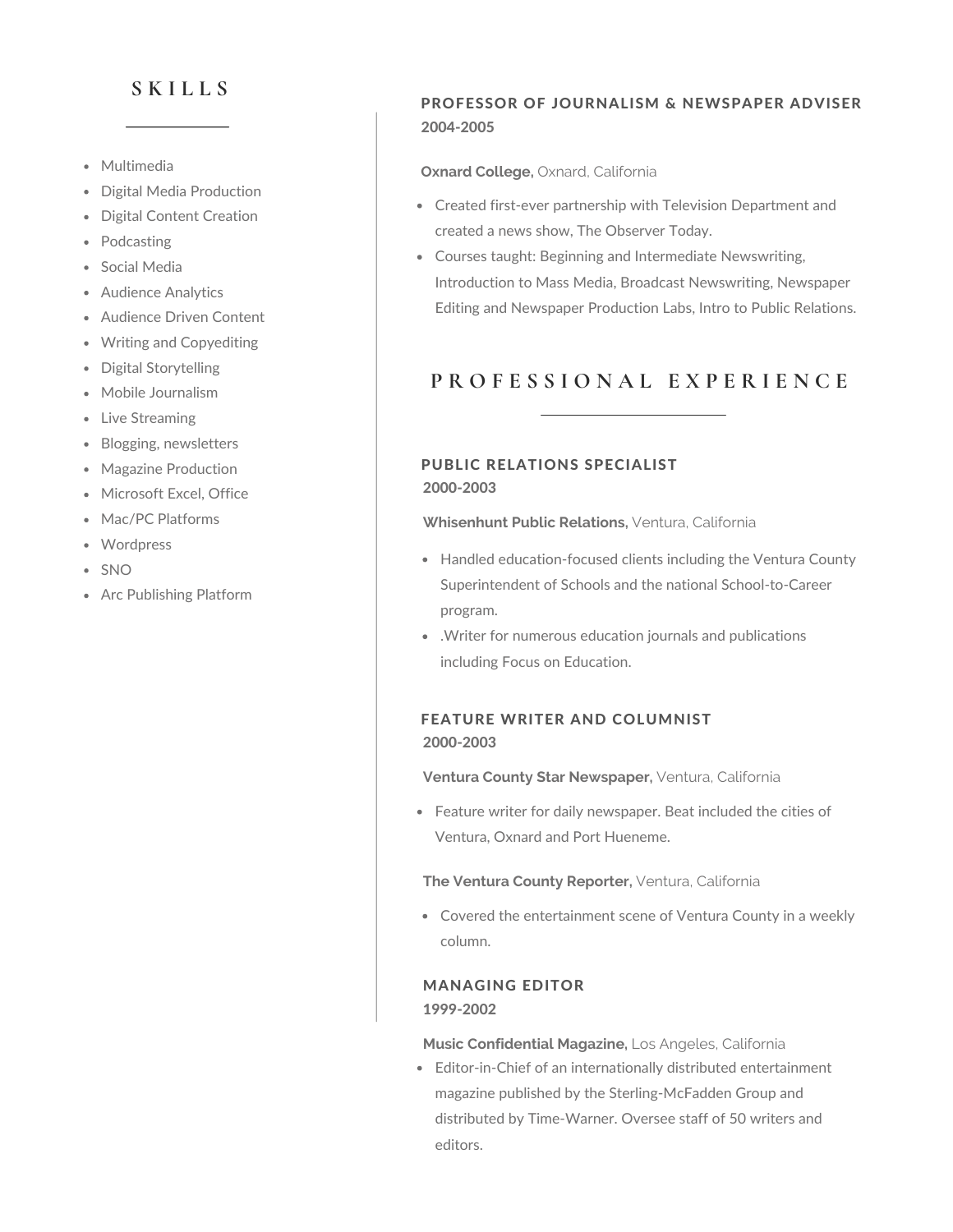#### EDITOR-IN-CHIEF

#### 1998-2000

**Hollywood Rocks Magazine,** Hollywood, California

Editor-in-Chief of a music trade magazine distributed throughout California. Oversee staff of writers, photographers and designers.

#### OWNER, CEO

1990-1998

**Full House Productions,** Hollywood, California

Handled a roster of more than 800 entertainment artists. Coordinated media events, public relations campaigns, record label showcases, advertising campaigns.

## **A C C O M P L I S H M E N T S**

- Formed the first-ever college magazine partnership with Medium and became part of Medium's beta test.
- Secured the first-ever community college partnership with Washington Post's Arc Publishing alongside USC Annenberg and Columbia School of Journalism.
- As president of the Community College Journalism Association CCJA, changed the organization's focus to focus on innovation in student media.
- Served as CCJA division chair for AEJMC and revamped all sessions to reflect the new direction of the organization.
- Created The Online Journalist, the first online publication of the Community
- College Journalism Association CCJA Speaker and lecturer nationwide on innovation, experimentation, social media, public relations, and digital journalism.
- Founder of "The Journalism Project," designed to rescue college journalism programs. Secured media partnerships to support local high school journalism programs and community college journalism programs and student newspapers.
- Restarted a defunct student newspaper and journalism program at Los Angeles Trade Tech College. Formed media and corporate sponsorships to support the program and student newspaper.
- Conducted the study: "The Vulnerable Status of California Community College Journalism Programs and Student Newspapers," published by the JACC.